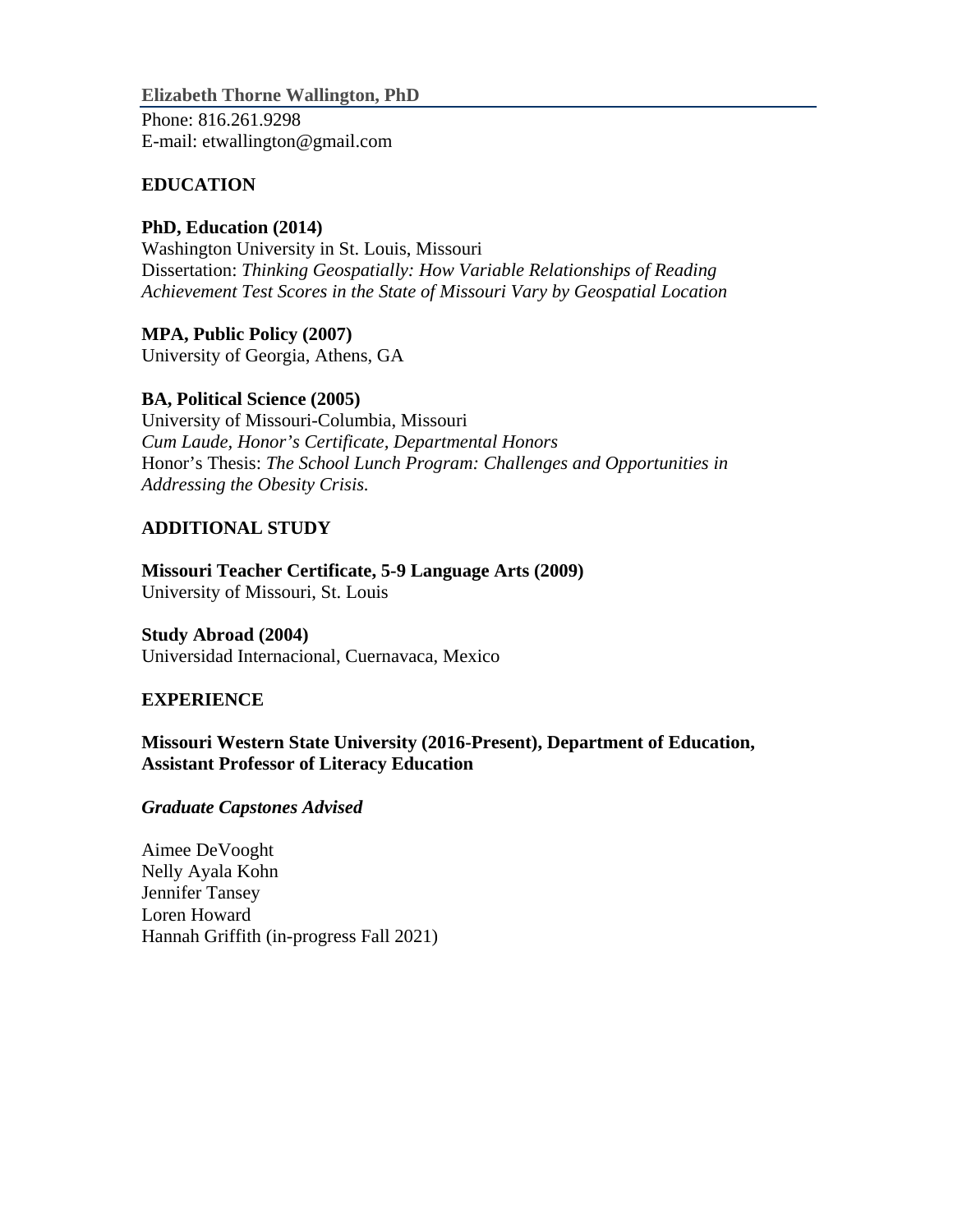### *Courses Taught*

Psychological Development of Children and Adolescents for Educators (2020) *Language and Culture* (2018-2021) Introduction to Reading and Language Arts Methods (2016- 2021) *Teaching English to Speakers of Other Languages Methods* (Spring 2017, 2019) Practicum I/II in Reading (2016-2019) Assessing and Individualizing Reading Instruction (Summer 2017- 2019) Educational Psychology (Fall 2016) *Denotes Graduate Course*

**K-12 Education Policy Working Group and Adjunct Scholar (2015-2016)** American Enterprise Institute, Washington D.C

# **Washington University in St. Louis, Missouri, Department of Education, Teacher Education Program**

**Field Placement Specialist (2015)** Instructor, Field Experience Seminar Student Teacher Candidate Placement Specialist Director, Certificate of Merit (Technology)

#### **Washington University in St. Louis, Missouri, Department of Education Instructor (2014-2015)**

The American School (Fall 2014, Spring 2015) Introduction to Education: Challenges and Opportunities in Metropolitan America (Fall 2014-Spring 2015)

#### **Washington University in St. Louis, Missouri, Department of Education Graduate Teaching Assistant (2009-2014)**

Introduction to Education: Challenges and Opportunities in Metropolitan America, Lead Instructor (Spring 2013, Spring 2014) Videomicroanalysis: Methods and Tools (Fall 2013) Psychology of Creativity (Fall 2012) Education Psychology, (Spring 2012) Literacies, Schools, and Communities (Fall 2010, Fall 2011) The American School, (Spring 2011)

#### **Washington University in St. Louis**, **Missouri, Department of Education**  Coordinator, DREAM Forensic Science Summer Program (Summer 2011, Summer 2012)

**Busch AAA Middle School, St. Louis Public School District,** Middle School Communication Arts Teacher (2007-2009)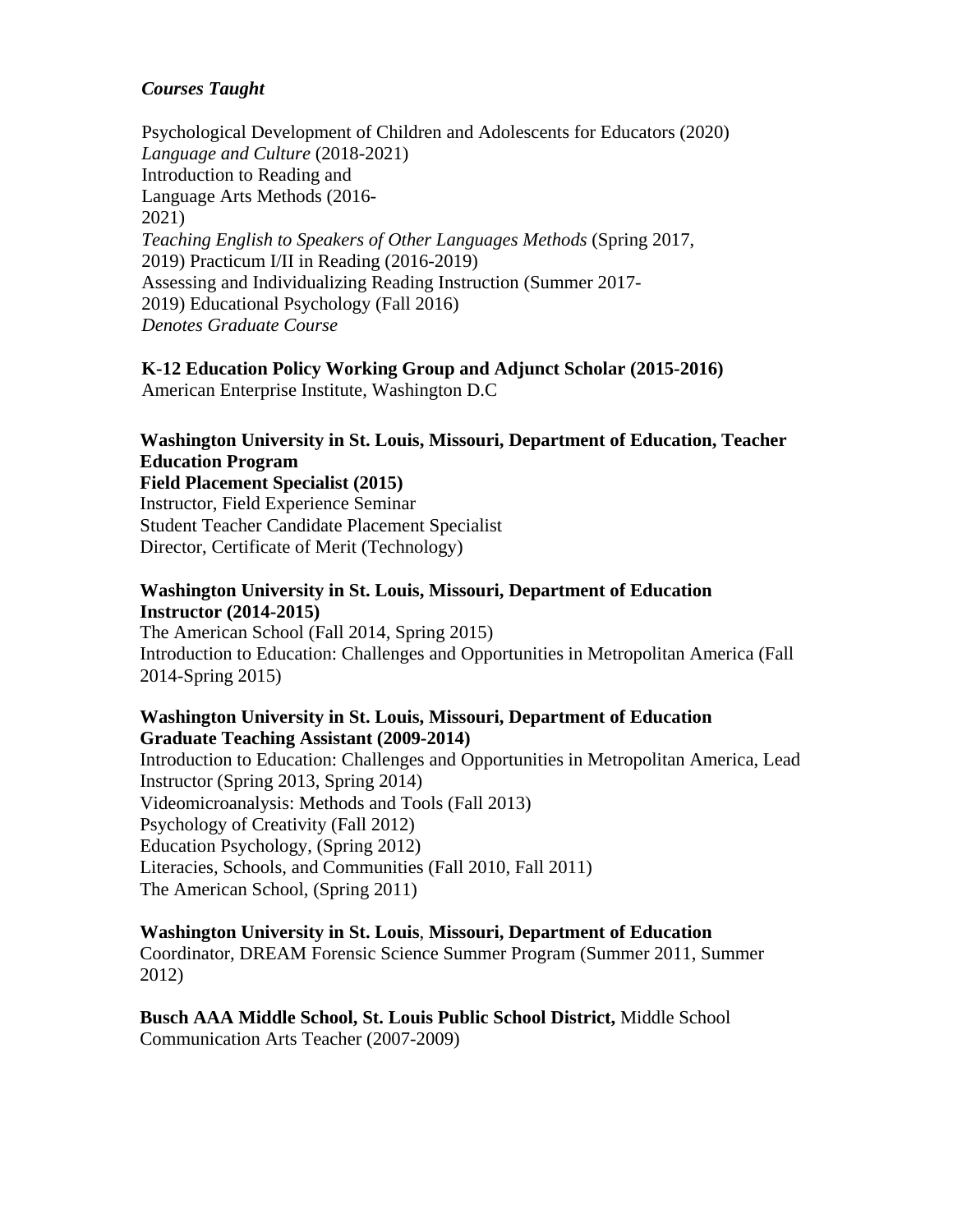**University of Georgia, School of Public and International Affairs, Carl Vincent Institute for Government—Initiative on Poverty and Inequality**, Research Assistant (2005-2007)

**Missouri House of Representatives**, Representative/Senator Robert Schaaf, Intern (2005)

#### **PUBLICATIONS**

- Johnson, A. M., & Thorne-Wallington, E. (2021). From theory to implementation: Examining EL certification requirements through the lens of local context. Education Policy Analysis Archives, 29(105). <https://doi.org/10.14507/epaa.29.5253>
- Thorne-Wallington, E. (2016). The Geospatial analysis of L2 reading achievement: Challenges and opportunities. Reading in a Foreign Language, 28(2), 294.
- Thorne-Wallington, E. (2016). Geospatial Impediments to Community College Access. *American Enterprise Institute.* [https://www.aei.org/publication/geospatial](https://www.aei.org/publication/geospatial-)impediments-to-community-college-access
- Tate, W. F., Hamilton, C., Robertson, W. B., Jones, B. D., Wallington, E. T., & Schultz, L. M. (2014). Who is my Neighbor? Turner v. Clayton: A Watershed Moment in Regional Education. *The Journal of Negro Education*, *83*(3), 216-234.
	- Tate, W. F., Hamilton, C., Jones, B. D., Robertson, W. B., Macrander, A., Schultz, L., & Thorne-Wallington, E. (2013). Serving vulnerable children and youth in the urban context. In H. R. Milner & K. Lomotey (Eds.), *Handbook on Urban Education.* Routledge, NY, NY.
	- Thorne Wallington, E. (2013). Social Contexts of New Media Literacy: Mapping Libraries. *Information Technology and Libraries*, *32*(4), 53-65.
	- Jocson, K. & Thorne-Wallington, E. (2013). Mapping literacy rich environments: geospatial perspectives on literacy and education. *Teachers College Record.*  115, 060305, 1-24.
	- Tate, W.F., Jones, B., Thorne-Wallington, E., & Hogrebe, M. (2012). Science and the city: thinking geospatially about opportunity to learn. *Urban Education*. 47(339) 1-34.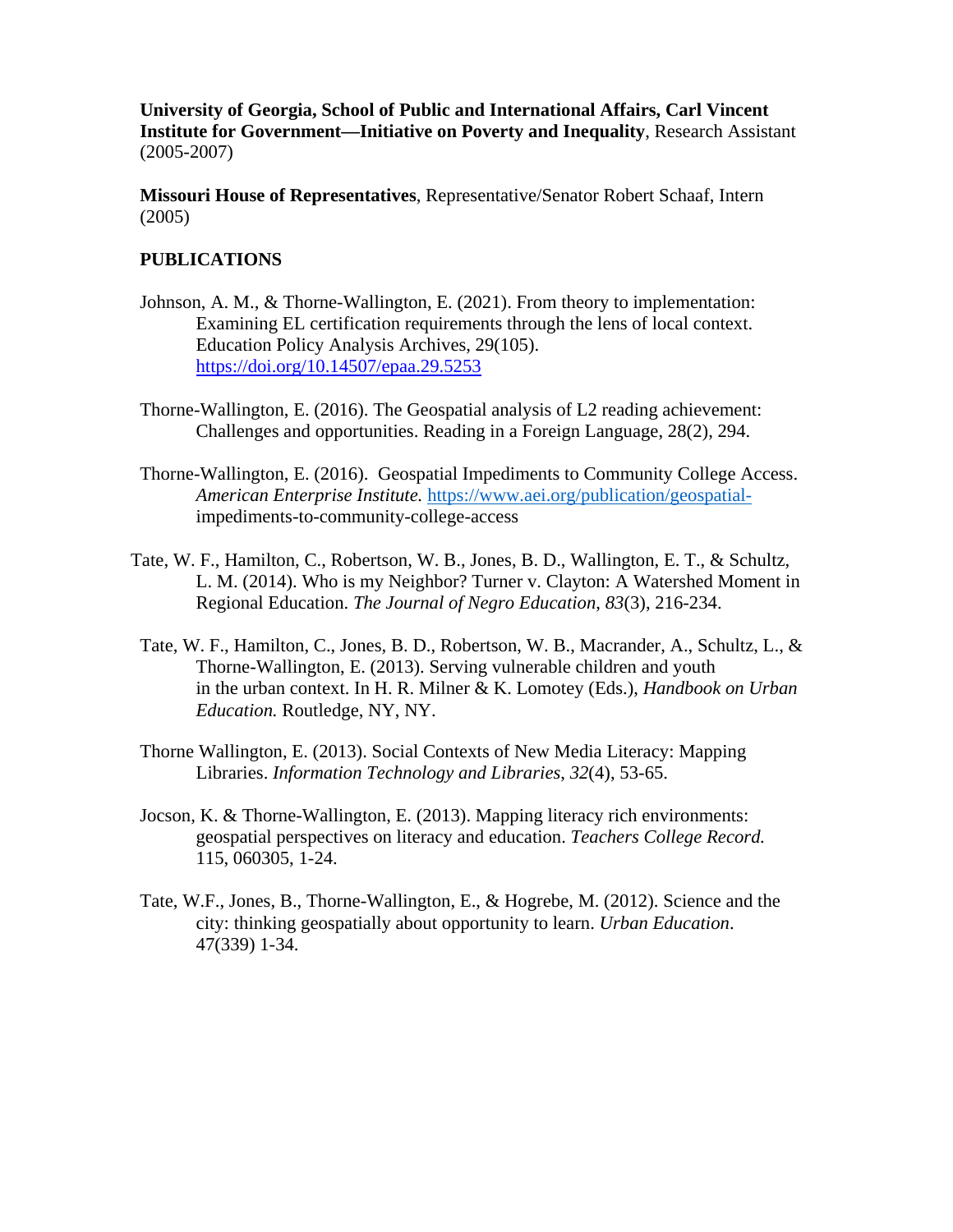#### **Book Review**

Thorne-Wallington, E. (2012). Deconstructing digital natives. *Pedagogies: An International Journal.* 7(4).

#### **PRESENTATIONS**

- Elizabeth Wallington, *"Applications of geographic weighted regression to understand rural language learners".* Paper presented to the Cambio de Colores, virtual on June 16, 2021.
- Thorne-Wallington, E. and Johnson, A. (2021) *"Using Geographic Weighted Regression to Determine Significance of Certification Policy on Low Incidence EL Populations."* Paper presented to the AERA 2021 Annual Meeting, virtual (originally Orlando, FL) on April 9, 2021
- Johnson, A. and Thorne-Wallington, E. (2019) "Addressing EL Teacher Shortages." Paper presented to the American Education Research Association, Toronto, CAN on April 6, 2019.
- Thorne Wallington, E. and Botello, J. (2019) "Beyond Field Experiences: Best Practices for Collaboration." Paper presented to the Missouri Association for Colleges of Teach Educators, Columbia, MO on March. 26, 2019.
- Thorne-Wallington, E. (2019), *"Geospatial models for data-driven decision making.".* Panel presented at the AERA Annual Conference, Toronto, CA on April 6, 2019.
- Johnson, A., and Thorne-Wallington, E. (2018) Addressing EL teacher shortages: A multi-dimensional approach. Cambio de Colores 2018 Conference. Kansas City, MO.
- Thorne-Wallington, E. and Schultz, L. (2018) Geospatial limitations to community college access. Annual meeting of the American Educational Research Association. New York, NY.
- Thorne-Wallington, E. (2017). Geographic Weighted Regression: New opportunities for data-driven decisions. Annual meeting of the American Educational Research Association. San Antonio, TX.
- Thorne-Wallington, E. (2017). Ascribing place: School district composition effects on middle school literacy achievement. Annual meeting of the American Educational Research Association. San Antonio, TX.
- Thorne-Wallington, E. (2016) Not just race, not just place: Moderating effects on schools composition variables. Annual meeting of the American Educational Research Association. Washington, DC.
- Thorne-Wallington, E. (2015). Variable effects of school district context factors: How Relationships Vary by Geospatial Location. Annual meeting of the American Educational Research Association. Chicago, IL.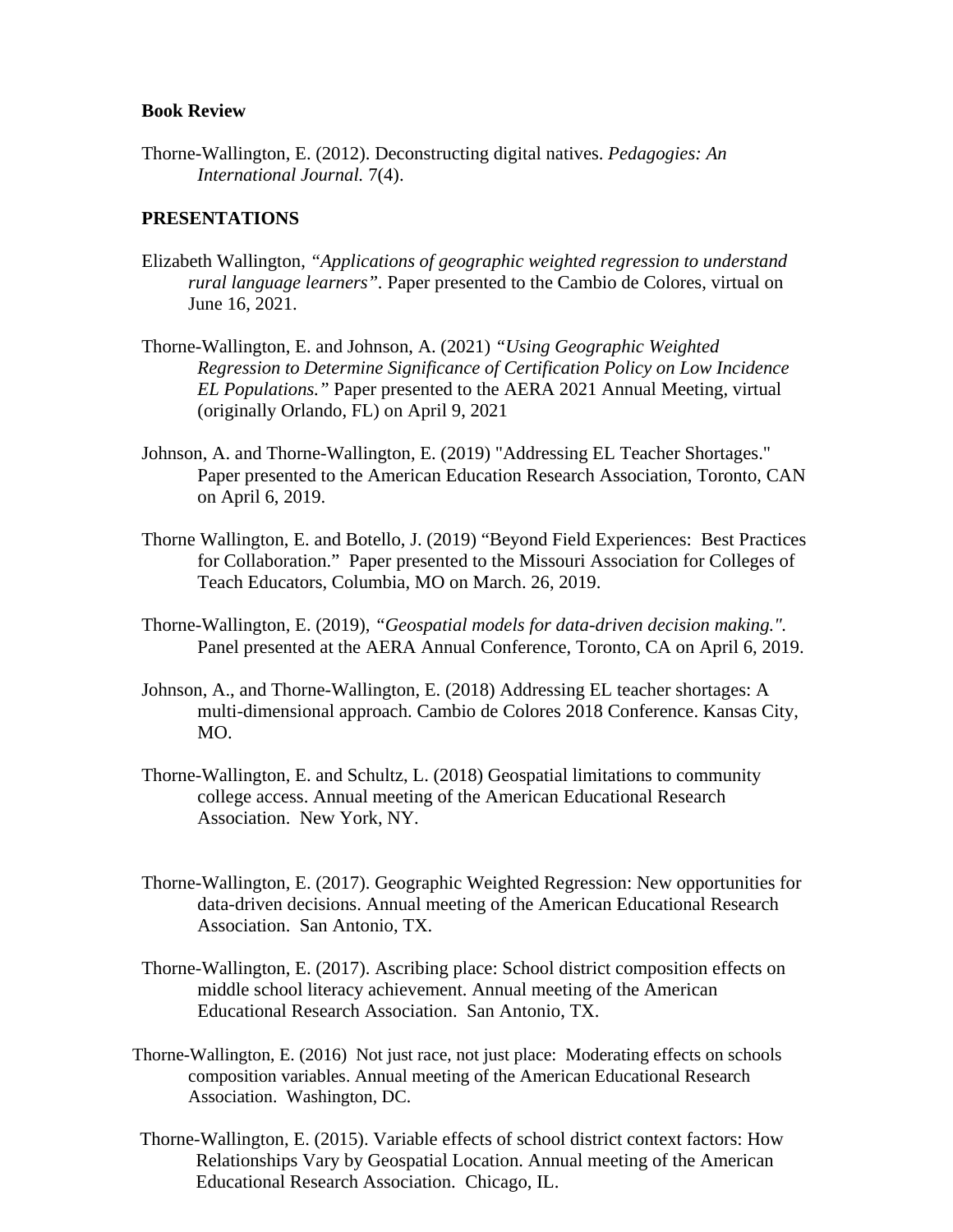- Tate, William F., Robertson, Hamilton, Christopher, Robertson, W. Brett, Jones, Brittni D., Thorne Wallington, Elizabeth & Schultz, Lyndsie. (2015). A case study of regional crisis in the age of accountability. Annual meeting of the American Educational Research Association. Chicago, IL.
- Thorne-Wallington, E. (2015). Thinking geospatially: Geographic variance of effects on reading achievement. Annual meeting of National Council of Teachers of English Assembly of Research, New Orleans, LA.
- Thorne-Wallington, E. (2014). Political theater: A case study of failed dialogue about the state takeover of the St. Louis Public Schools. Annual meeting of Ethnographic and Qualitative Research Conference, Las Vegas, NV.
- Thorne-Wallington, E. (2013). The Lexile Framework for Reading: A useful tool in analyzing college and career readiness. In *Research in Reading and Literacy: Vital Issues in Reading and Literacy Research*. Annual meeting of American Educational Research Association, San Francisco, CA.
- Thorne-Wallington, E. (2012). Social contexts of new media literacy: mapping libraries. In J. Pandaya (Chair) *Mapping the multiple composing spaces of young language learners.* Annual meeting of American Educational Research Association, Vancouver, BC.
- Thorne-Wallington, E. (2012). *DIY Mapping: Spatializing Literacy in the Secondary Classroom.* In J. Gandy (Chair*) Using do-it-yourself technology to encourage literary analysis in the classroom.* Annual meeting of National Council of Teachers of English, Las Vegas, NV.
- Jocson, K., & Thorne-Wallington, E. (2012). Mapping literacy rich environments: geospatial perspectives on literacy and education. In A. Dunn (Chair) *Alternative approaches to literacy and learning.* Annual meeting of American Educational Research Association, Vancouver, BC.
- Thorne-Wallington, E. (2011). New media literacies, DIY mapping, and classroom practice. In K. Jocson (Chair) *Engaging literacies: popular culture and DIY media across classroom contexts.* Annual meeting of National Council of Teachers of English, Chicago, IL.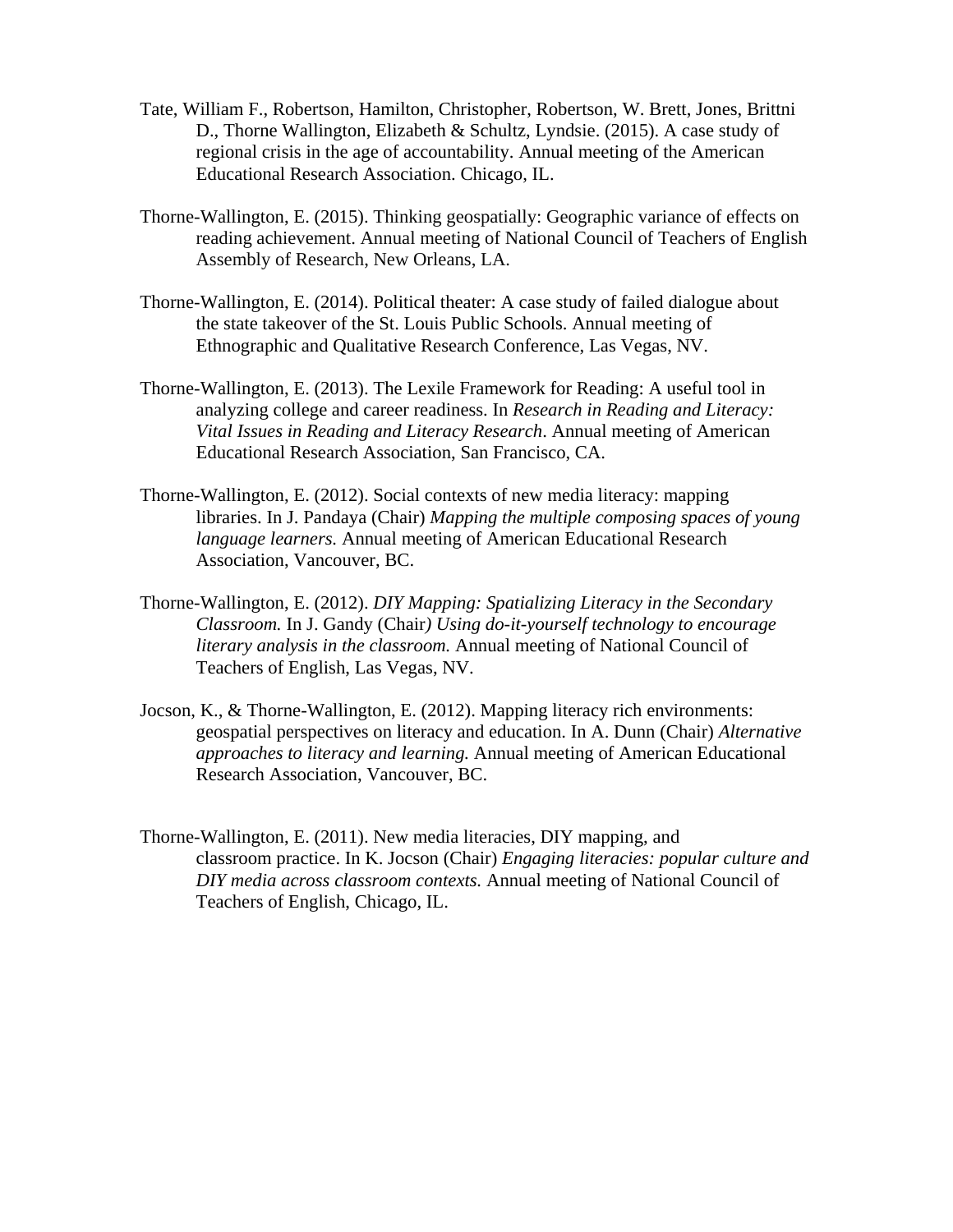Jocson, K. & Thorne-Wallington, E. (2011). *Literacy, new media technologies and Latino youth development*. Annual meeting of American Educational Research Association, New Orleans, LA.

#### **HONORS/AWARDS**

Provost's Fellow, Missouri Western State University (competitively selected), 2019- 2020

Fordham Institute and American Enterprise Institute, Emerging Education Policy Scholar (competitively selected), 2015

Washington University in St. Louis Graduate School of Arts and Sciences, Dean's Award for Teaching Excellence, 2014

Washington University in St. Louis, Department of Education, Chair's Choice Award, Outstanding Graduate Student, 2013

Washington University in St. Louis, Graduate School of Arts and Sciences, University Fellowship, 2007-2014

University of Georgia, School of Public and International Affairs, University Fellowship, 2005-2007

University of Missouri, Truman Scholarship Finalist, 2005

State of Missouri, Bright Flight Merit Scholarship, 2002-2005

University of Missouri, Curator's Scholar, 2002-2005

#### **SERVICE**

Griffon Edge Speaker, 2021

Search Committee (Associate Provost for Assessment and Accreditation), member, 2021

Teacher Education Admission and Retention Committee (TEARC), committee member 2018-current

Evaluation of Faculty, Faculty Senate Committee, member (2020-2021) and chair (2021 current)

General Studies, Faculty Senate Committee, member, 2019-2020

Undergraduate Curriculum Committee, Faculty Senate Committee, 2017-2018

Search Committee (Literacy), Chair, 2018